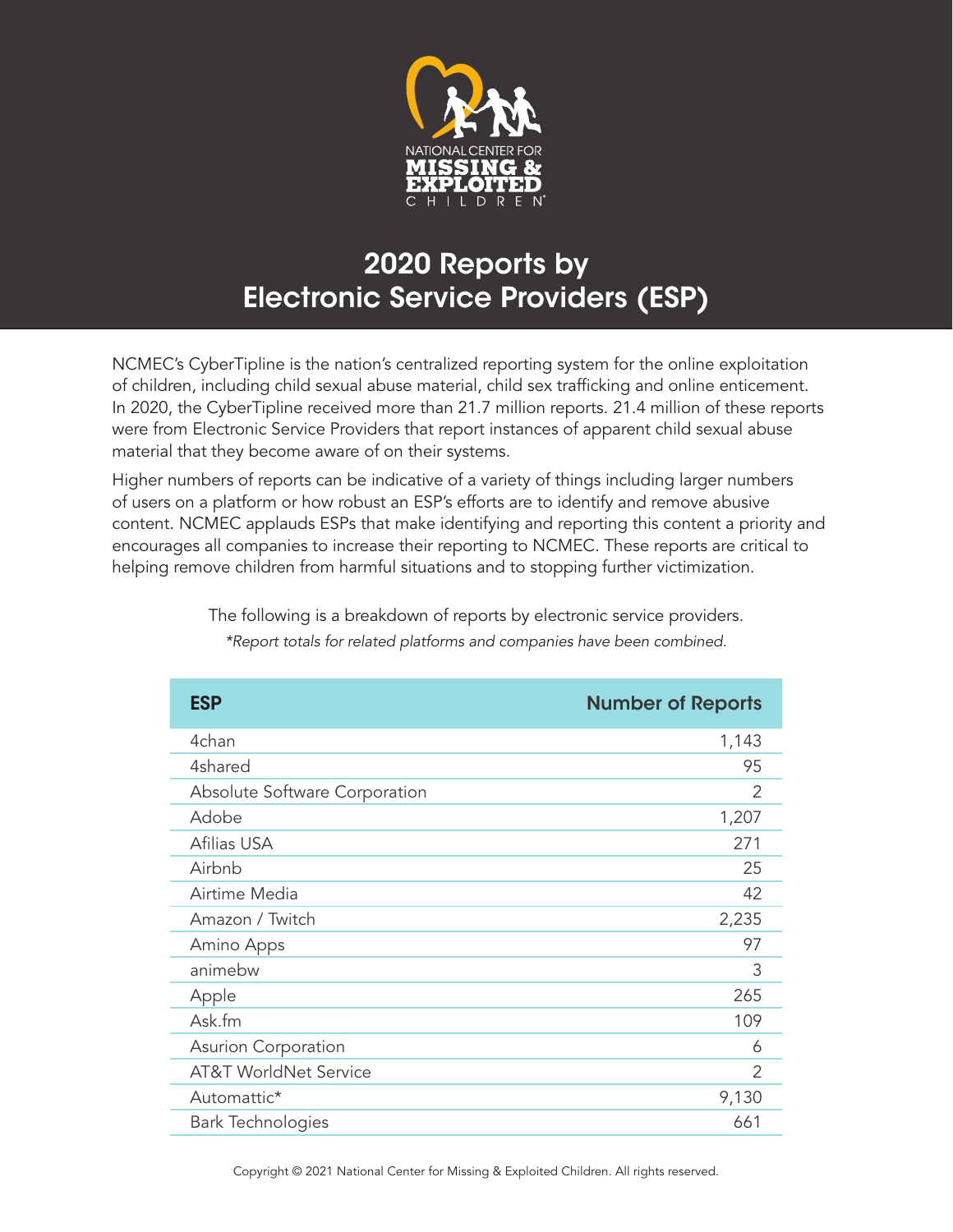| <b>ESP</b>                                           | <b>Number of Reports</b> |
|------------------------------------------------------|--------------------------|
| <b>Big Fish Games</b>                                | 1                        |
| Box                                                  | 153                      |
| <b>Bublup</b>                                        | 5                        |
| Care.com                                             | 1                        |
| Center for International Cyber Intelligence          | 1                        |
| Chatango                                             | 18                       |
| Cloudflare                                           | 3,769                    |
| <b>Cogent Communications</b>                         | 1                        |
| <b>Comcast Cable Communications</b>                  | 10                       |
| Deluxe Corporation/ColoCrossing/<br>HudsonValleyHost | 14                       |
| deviantART                                           | 6                        |
| Digital Ocean                                        | 60                       |
| Directnic.com                                        | 1                        |
| Discord                                              | 15,324                   |
| Donuts                                               | 1                        |
| Dropbox                                              | 20,928                   |
| Dynadot                                              | 1                        |
| EasyOnlineSolutions/MojoHost/North Tone/<br>Hosthead | 23                       |
| Ebay                                                 | 20                       |
| <b>Electronic Arts</b>                               | 1                        |
| Ello.co                                              | 88                       |
| Endurance International Group*                       | 73                       |
| Enom                                                 | 67                       |
| Etsy                                                 | 1                        |
| Evasyst                                              | 4                        |
| Facebook*                                            | 20,307,216               |
| Fotoloce                                             | 8                        |
| FreeDNS.Afraid.org                                   | 2                        |
| Gaggle                                               | 3,952                    |
| Giphy                                                | 22                       |
| GitHub                                               | 2                        |
| Globtech*                                            | 1,907                    |
| <b>GLU MOBILE</b>                                    | 3                        |
| GoDaddy                                              | 30                       |
| GoFundMe                                             | 1                        |
| GoGuardian                                           | 40                       |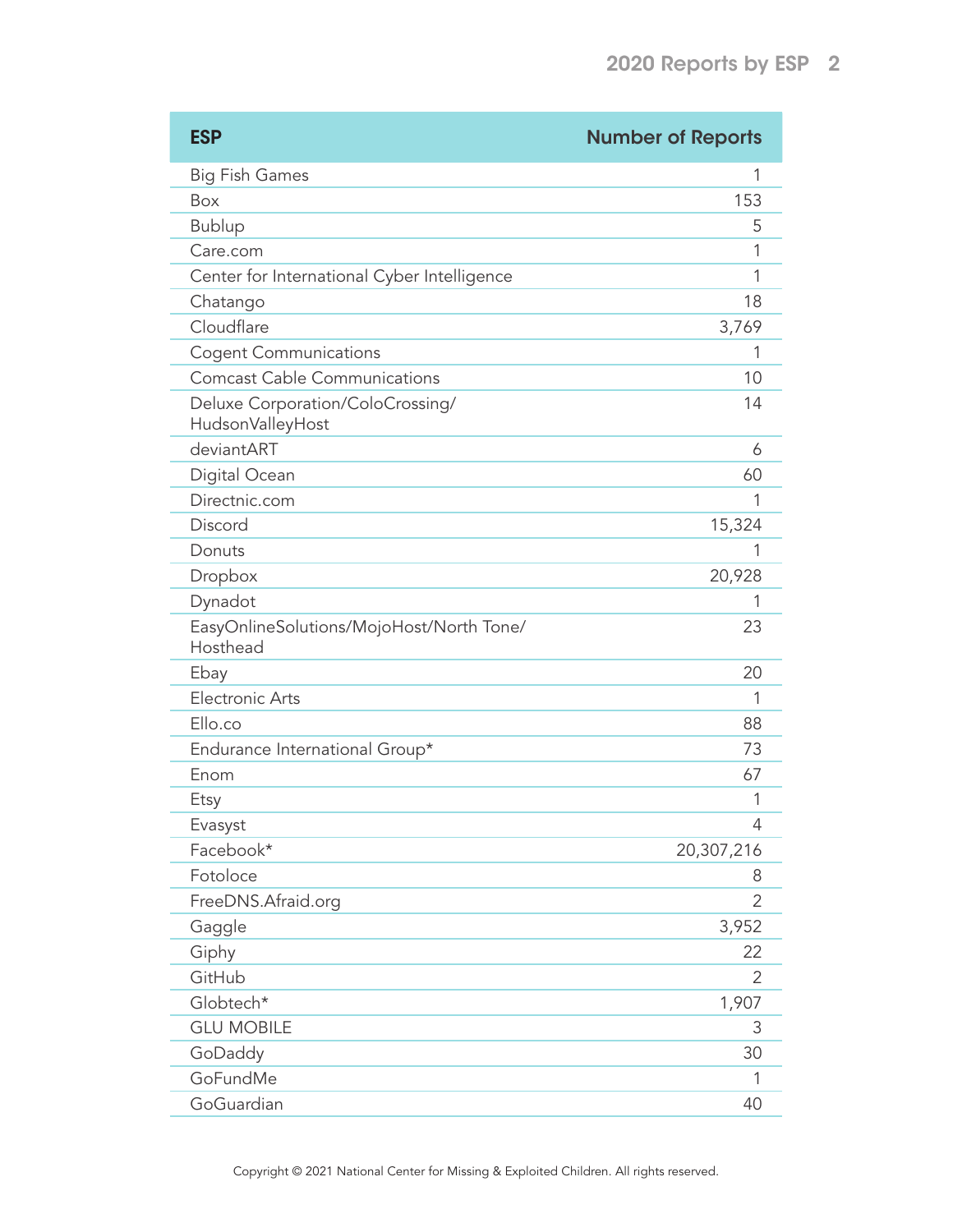| <b>ESP</b>                                            | <b>Number of Reports</b> |
|-------------------------------------------------------|--------------------------|
| Google                                                | 546,704                  |
| Grindr                                                | 302                      |
| Gumroad                                               | 5                        |
| <b>Hacker Factor</b>                                  | 523                      |
| Hewlett Packard Enterprise                            | 11                       |
| Hosting Services Inc/Midphase/WestHost/<br>Autica/VPS | 26                       |
| IAC/excite/myway/zwinky/mindspark                     | 3                        |
| Imagebam/Flixya Entertainment/videobam                | 10,820                   |
| Imgur                                                 | 31,571                   |
| <b>IMVU</b>                                           | 16                       |
| Indeed                                                | 2                        |
| <b>INHOPE*</b>                                        | 57,170                   |
| Internet Archive                                      | 143                      |
| Interspace Technologies (Byte)                        | 75                       |
| JMS Internet,                                         | 35                       |
| JNJ Mobile Inc, dba MocoSpace                         | 5                        |
| <b>LBRY INC</b>                                       | 4                        |
| LegitScript                                           | 3                        |
| LEGO System A/S                                       | 52                       |
| Letgo/Ambatana                                        | 7                        |
| Life on Air Inc/Houseparty                            | 2,482                    |
| Linden Lab/SecondLife                                 | 63                       |
| LinkedIn                                              | 60                       |
| Linode                                                | 22                       |
| LiveMe                                                | 1                        |
| LookingGlass Cyber Solutions                          | 2                        |
| Marinus Analytics LLC/Traffic Jam                     | 32                       |
| Match Group*                                          | 3,387                    |
| MediaFire                                             | 421                      |
| MediaLab Al*                                          | 14,515                   |
| Medium                                                | 2                        |
| Meet Group*                                           | 6,384                    |
| Mega                                                  | 2                        |
| Mercari                                               | 1                        |
| MeWe                                                  | 3,566                    |
| Microsoft*                                            | 96,776                   |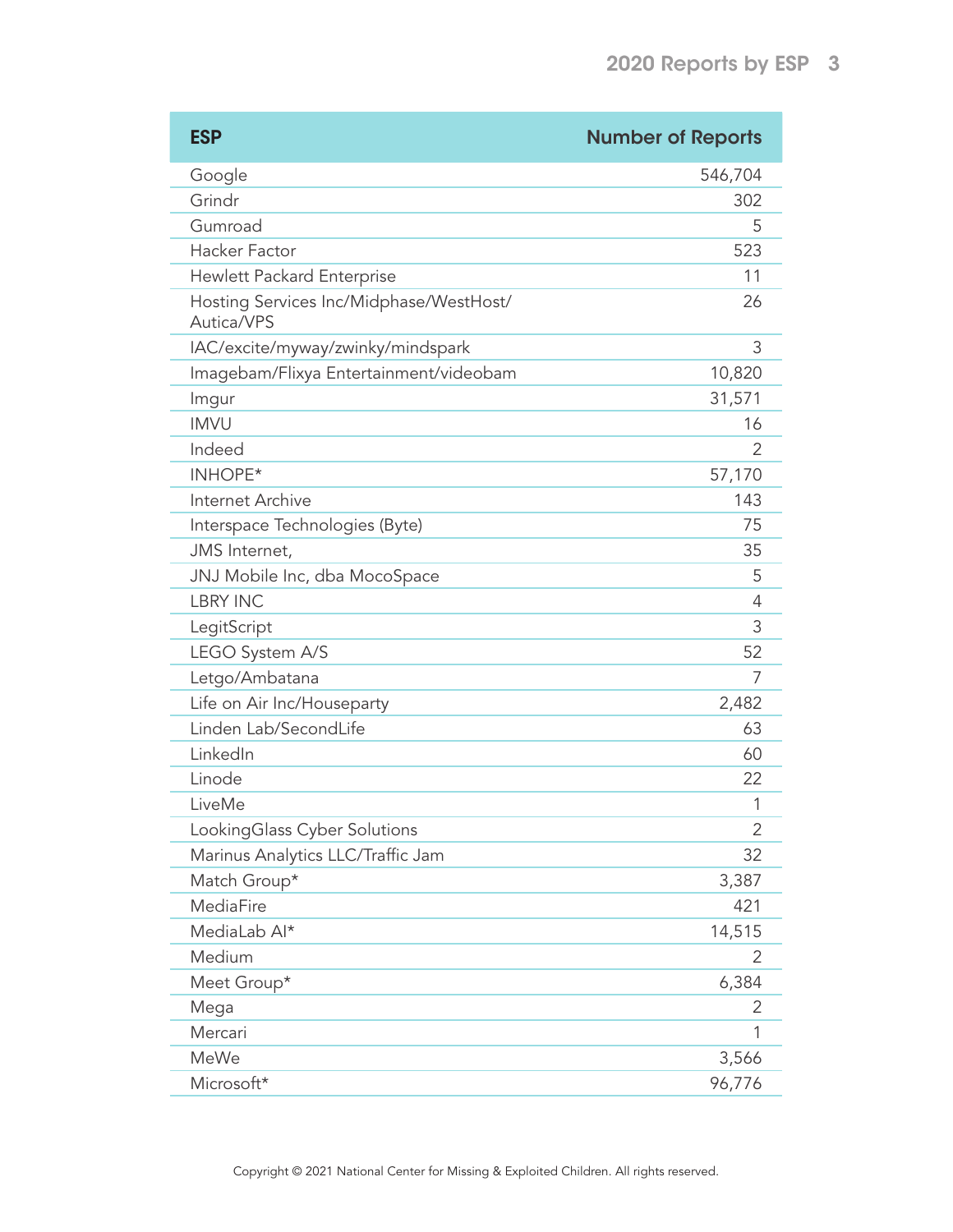| <b>ESP</b>                                     | <b>Number of Reports</b> |
|------------------------------------------------|--------------------------|
| MindGeek*                                      | 13,229                   |
| MMGuardian                                     | 31                       |
| motherless                                     | 3,036                    |
| Multi Media, LLC/Zmedianow, LLC/<br>Chaturbate | 1,367                    |
| myrete/whoshere                                | 3                        |
| NameCheap                                      | 45                       |
| National Center on Sexual Exploitation         | 33                       |
| Neustar                                        | 4                        |
| Nexeon Technologies                            | 3                        |
| Niteflirt/Phrendly.com/Platphorm, LLC          | 28                       |
| Notion Labs                                    | 1                        |
| OfferUp                                        | $\overline{2}$           |
| Omegle                                         | 20,265                   |
| OTI Holdings                                   | 26                       |
| <b>OVH US LLC</b>                              | 4                        |
| Patreon                                        | 19                       |
| PayPal                                         | 282                      |
| Photobucket                                    | 6                        |
| PicsArt                                        | 113                      |
| Pinger                                         | 3                        |
| Pinterest                                      | 3,432                    |
| Porkbun                                        | 7                        |
| ProBoards                                      | 4                        |
| Public Interest Registry                       | 240                      |
| Quora                                          | 2                        |
| Reddit                                         | 2,233                    |
| <b>RedGIFs</b>                                 | 37                       |
| <b>Reflected Networks</b>                      | 130                      |
| Remind                                         | 1                        |
| RingCentral                                    | 8                        |
| Roblox                                         | 2,203                    |
| Scratch Foundation                             | 15                       |
| Scruff App/Perry Street Software               | 6                        |
| sendvid                                        | 1,166                    |
| <b>SimilarWorlds</b>                           | 18                       |
| Slack Technologies                             | 599                      |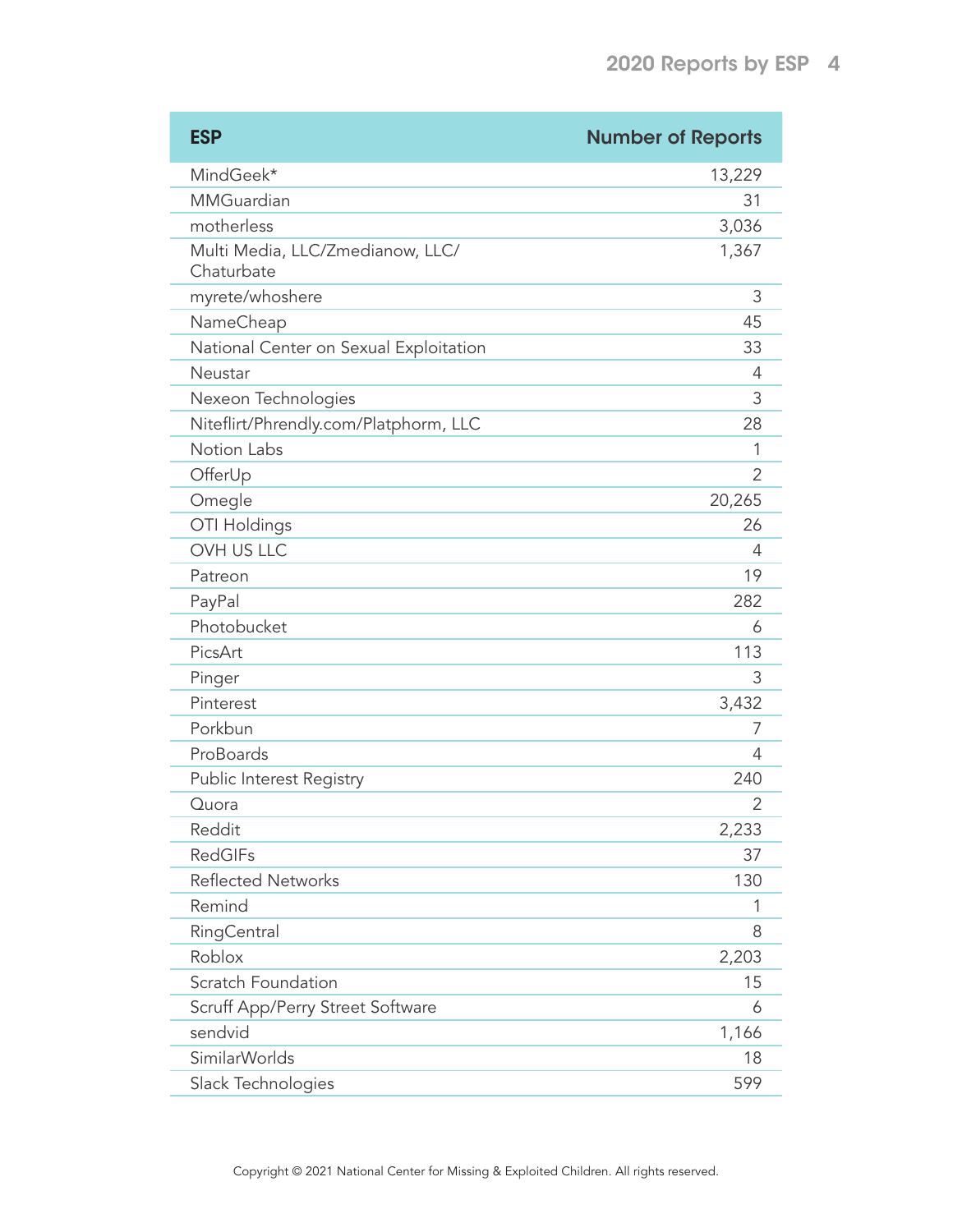| <b>ESP</b>                                          | <b>Number of Reports</b> |
|-----------------------------------------------------|--------------------------|
| SmugMug-Flickr                                      | 895                      |
| Smule                                               | 3                        |
| Snapchat                                            | 144,095                  |
| Sniffies                                            | 3                        |
| Sony Interactive Entertainment                      | 836                      |
| <b>Sprint Nextel</b>                                |                          |
| StackPath/Highwinds                                 | 70                       |
| <b>StarNow</b>                                      | 5                        |
| Stelivo                                             | 6,184                    |
| SurveyMonkey                                        | 1                        |
| Sykes                                               | 35                       |
| Synchronoss Technologies                            | 2,056                    |
| Taboola                                             | 1                        |
| Take-Two Interactive Software                       | 1                        |
| The Walt Disney Company                             | $\overline{2}$           |
| Thorn                                               | 46                       |
| ThumbSnap                                           | 1                        |
| Thumbtack                                           | 3                        |
| TikTok*                                             | 22,692                   |
| Tsu, Inc                                            | 2                        |
| Twitter                                             | 65,062                   |
| <b>Uncharted Software</b>                           | 40                       |
| Various, Inc./FriendFinder/Tangotime                | 9                        |
| VeriSign                                            | 30                       |
| Verizon Media                                       | 10,267                   |
| Verizon Online                                      | 130                      |
| Verizon Wireless                                    | 1                        |
| Vero Labs                                           | 329                      |
| Vimeo                                               | 209                      |
| Vistaprint                                          | 2                        |
| Visual Supply Company                               | 29                       |
| Vokal (First Media)                                 | 160                      |
| Web.com/Network Solutions/ Register/<br>NameBargain | 2                        |
| Weebly                                              | 5                        |
| West Interactive Services Corporation               | 180                      |
| WeTransfer                                          | 82                       |